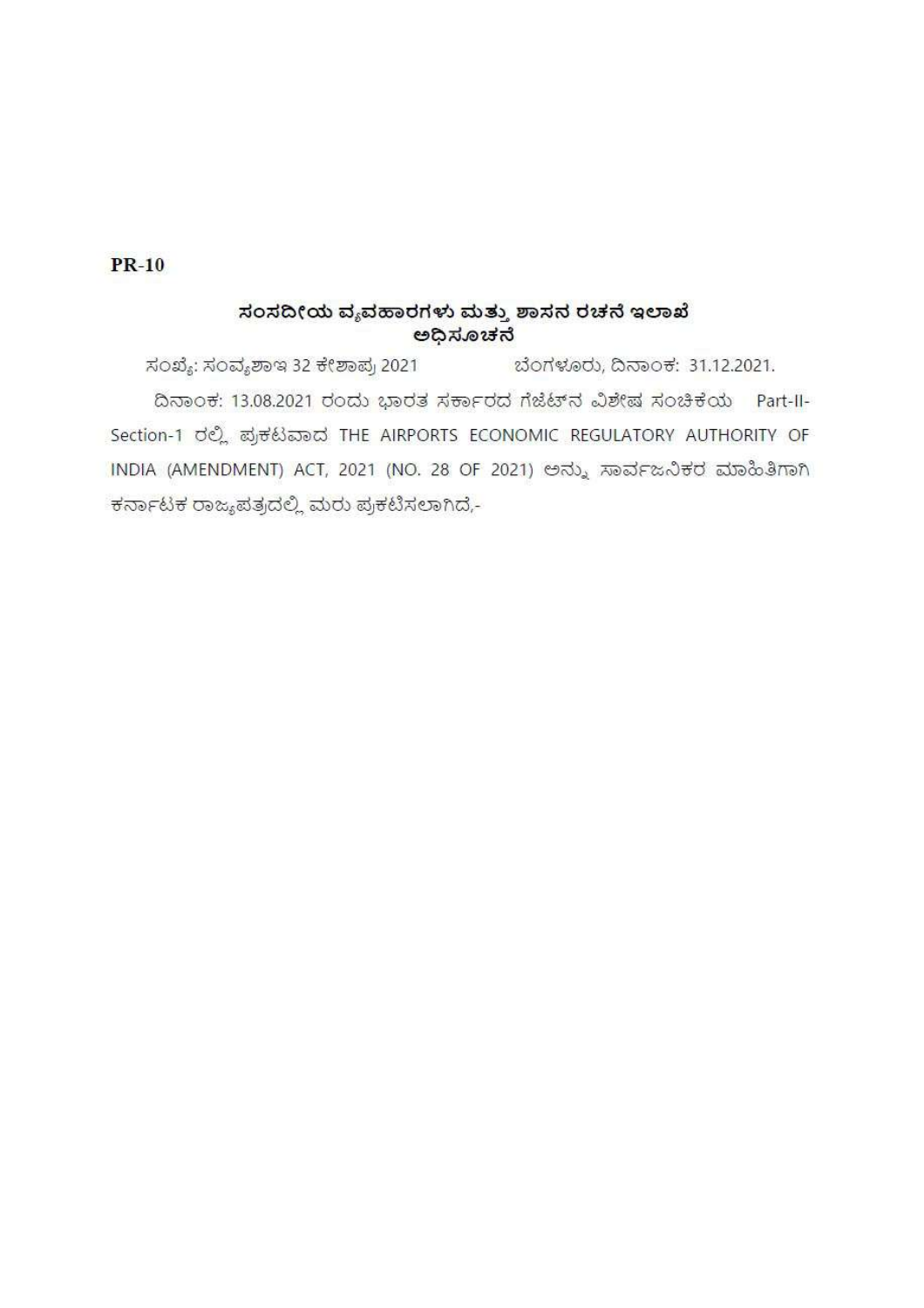

सी.जी.-डी.एल.-अ.-13082021-228984 CG-DL-E-13082021-228984

**EXTRAORDINARY** 

भाग $\Pi$  - खण्ड 1

PART II - Section 1

PUBLISHED BY AUTHORITY

संग 41] सई दिल्ली, शुक्रवार, अगस्त 13, 2021/ श्रावण 22, 1943 (शक)

Separate paging is given to this Part in order that it may be filed as a separate compilation.

### MINISTRY OF LAW AND JUSTICE

#### (Legislative Department)

New Delhi, the 13th August, 2021/ Sravana 22, 1943 (Saka)

The following Act of Parliament received the assent of the President on the 12th August, 2021, and is hereby published for general information:—

# THE AIRPORTS ECONOMIC REGULATORY AUTHORITY OF

NO. 28 OF 2021

[12th August, 2021.]

PUBLISHED BY AUTHORITY<br>
दिल्ली, शुक्रवार, अगस्त 13, 2021/ श्रावण 22, 1943 (शक)<br>
IHI, FRIDAY, AUGUST 13, 2021/SRAVANA 22, 1943 (SAKA)<br>
ER TRIDAY, AUGUST 13, 2021/SRAVANA 22, 1943 (SAKA)<br>
a संख्या दी जाती है जिससे कि यह अलग An Act further to amend the Airports Economic Regulatory Authority of India Act, 2008.

BE it enacted by Parliament in the Seventy-second Year of the Republic of India as follows:—

1. (1) This Act may be called the Airports Economic Regulatory Authority of India Short title and (Amendment) Act, 2021.

commencement.

(2) It shall come into force on such date as the Central Government may, by notification in the Official Gazette, appoint.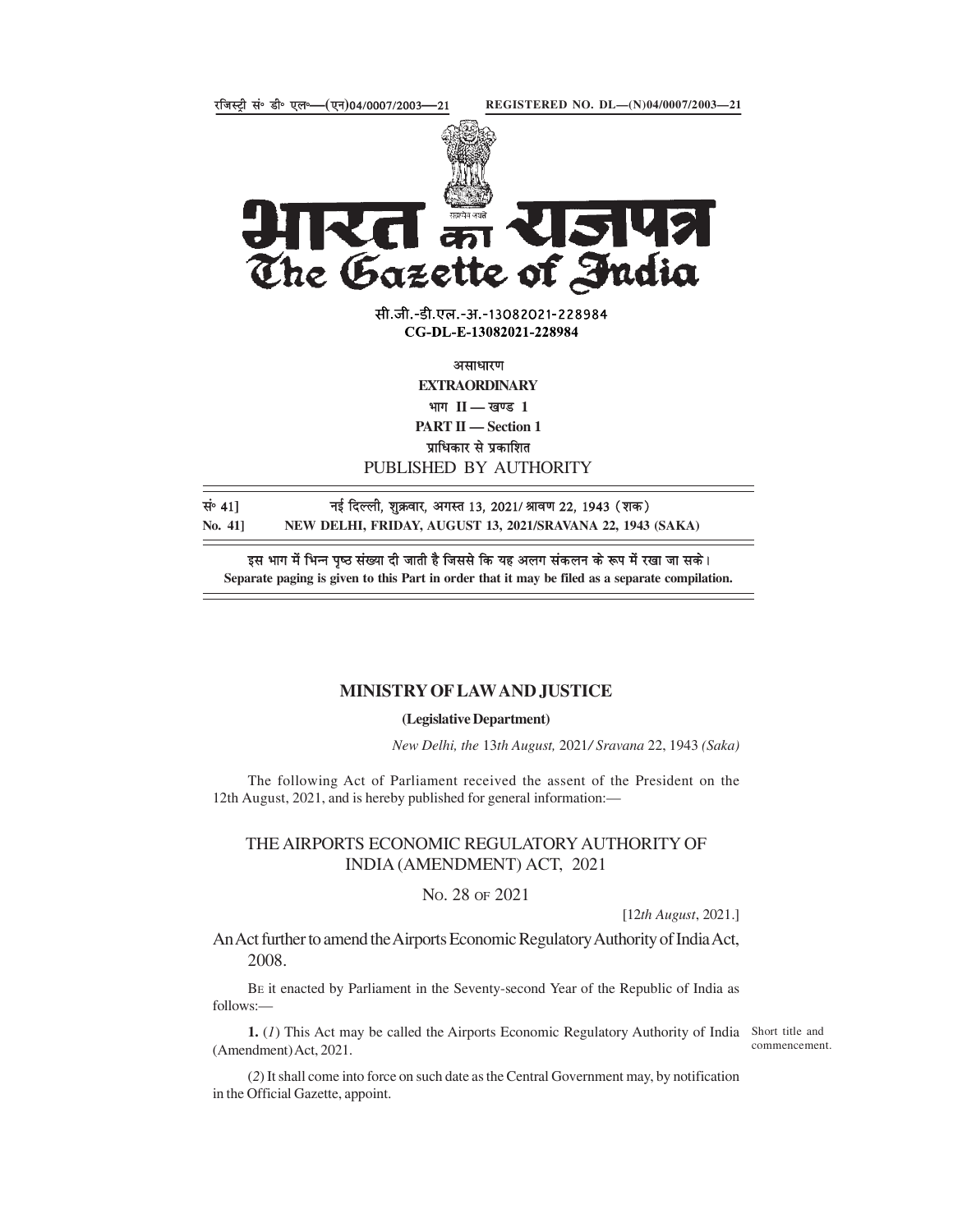Amendment 2. In section 2 of the Airports Economic Regulatory Authority of India Act, 2008, in of Act 27 of clause  $(i)$ , after the words "any other airport", the words "or a group of airports" shall be 2008. **Inserted**. THE GAZETTE OF INDIA EXTRAORDINARY [PART II— SEC. 1]<br>2. In section 2 of the Airports Economic Regulatory Authority of India Act, 2008, in<br>clause (i), after the words "any other airport", the words "or a group of airports"

> ANOOP KUMAR MENDIRATTA, Secretary to the Govt. of India.

and the contract of the contract of the contract of the contract of the contract of the contract of the contra<br>And the contract of the contract of the contract of the contract of the contract of the contract of the contra

UPLOADED BY THE MANAGER, GOVERNMENT OF INDIA PRESS, MINTO ROAD, NEW DELHI–110002 AND PUBLISHED BY THE CONTROLLER OF PUBLICATIONS, DELHI-110054.

MGIPMRND-714GI(S3)-13-08-2021.